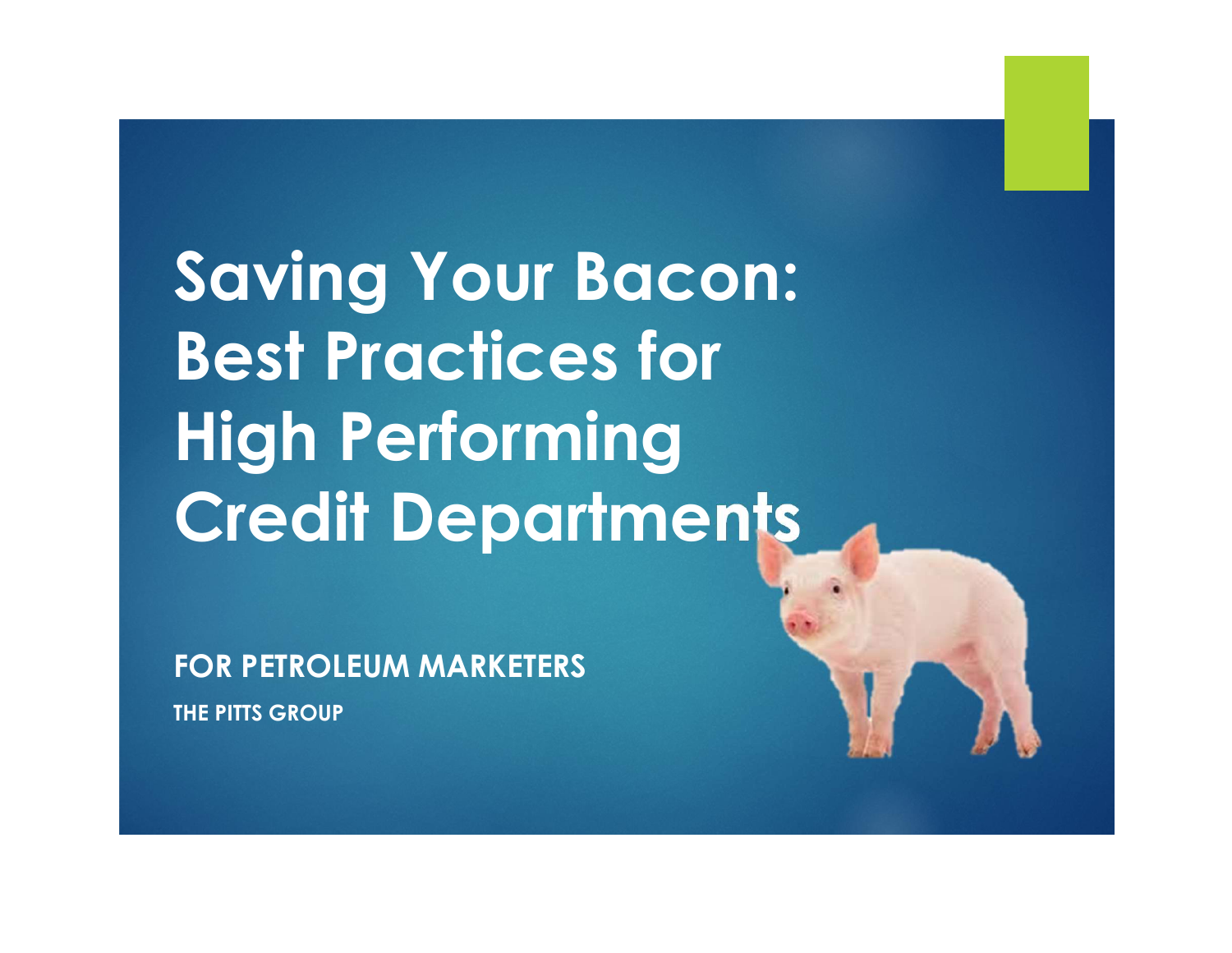### Things to Know

- **Track DSO for 2 year Quarterly Periods**
- Examine Aging to Test A/R Quality
- Who are the Top 10 Collection Problems
- What Repetitive Interruptions are Taking Credit Staff's Time
- **No. 2018 Why are Customers Calling the Credit Department**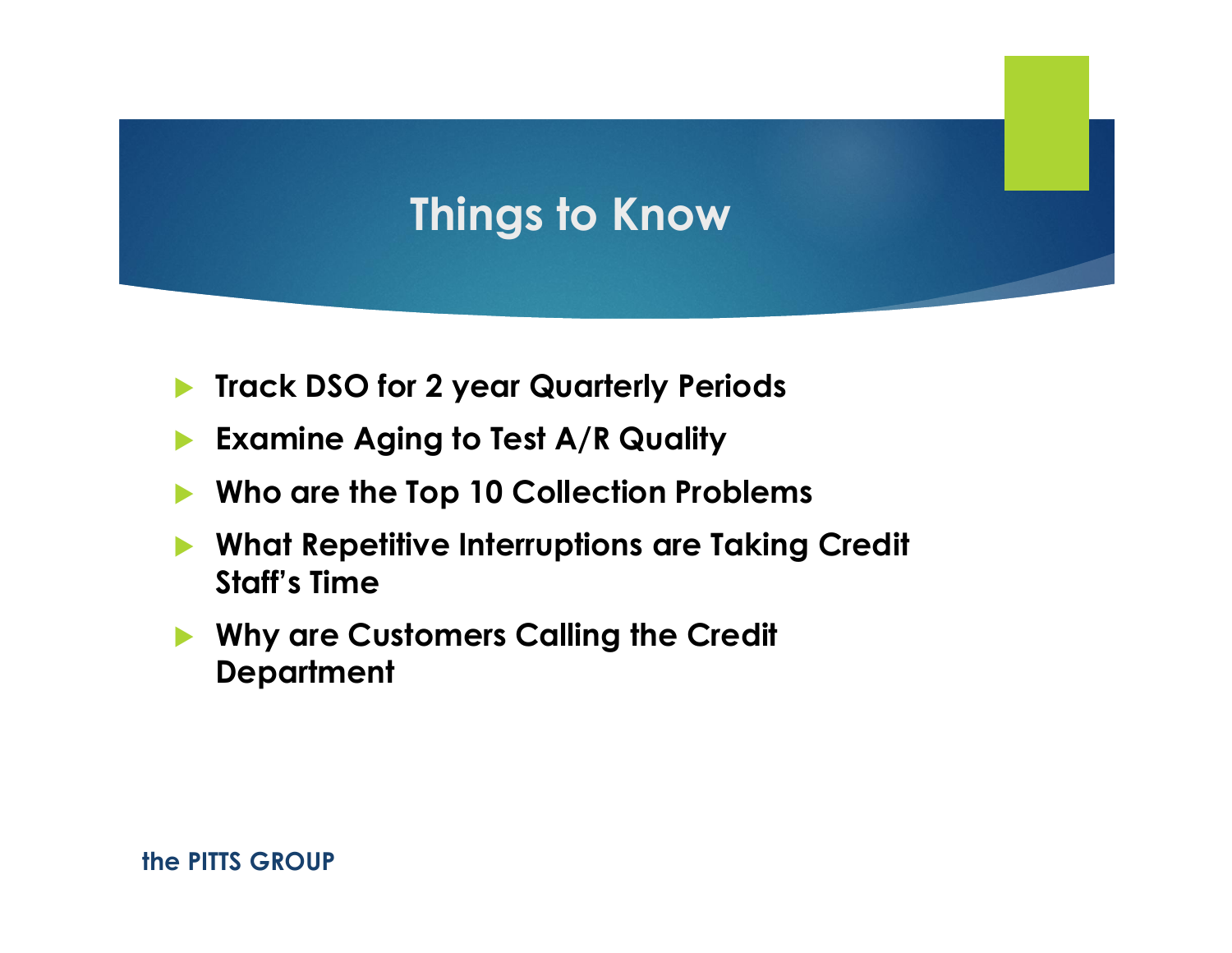### What We Will Cover

- **Pain Points of Unhealthy Accounts Receivable**
- Symptoms of Low Performing Credit **Department**
- **Executive Level Responsibilities**
- Best Practices including Tools for the Credit **Department**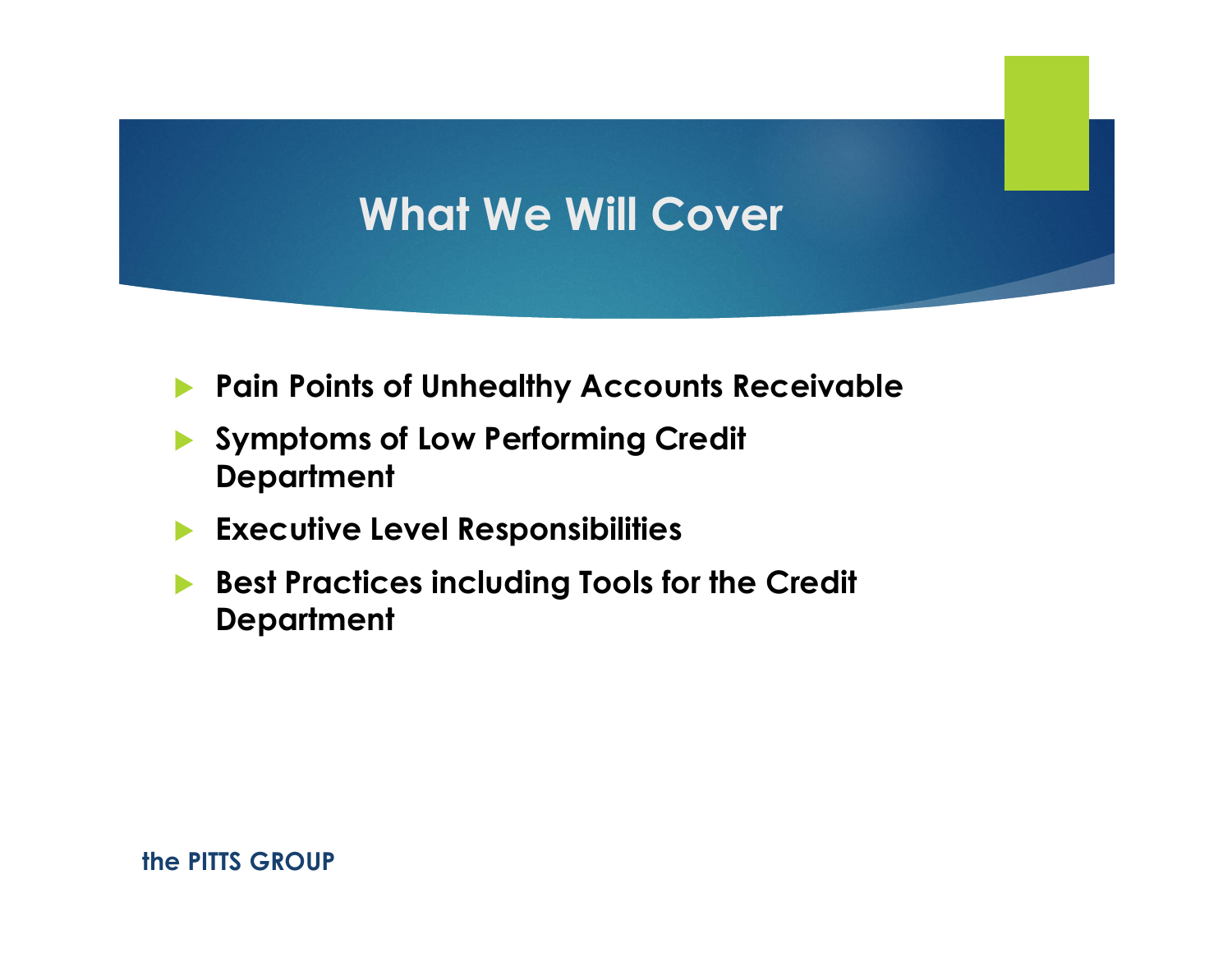### What We Will Cover

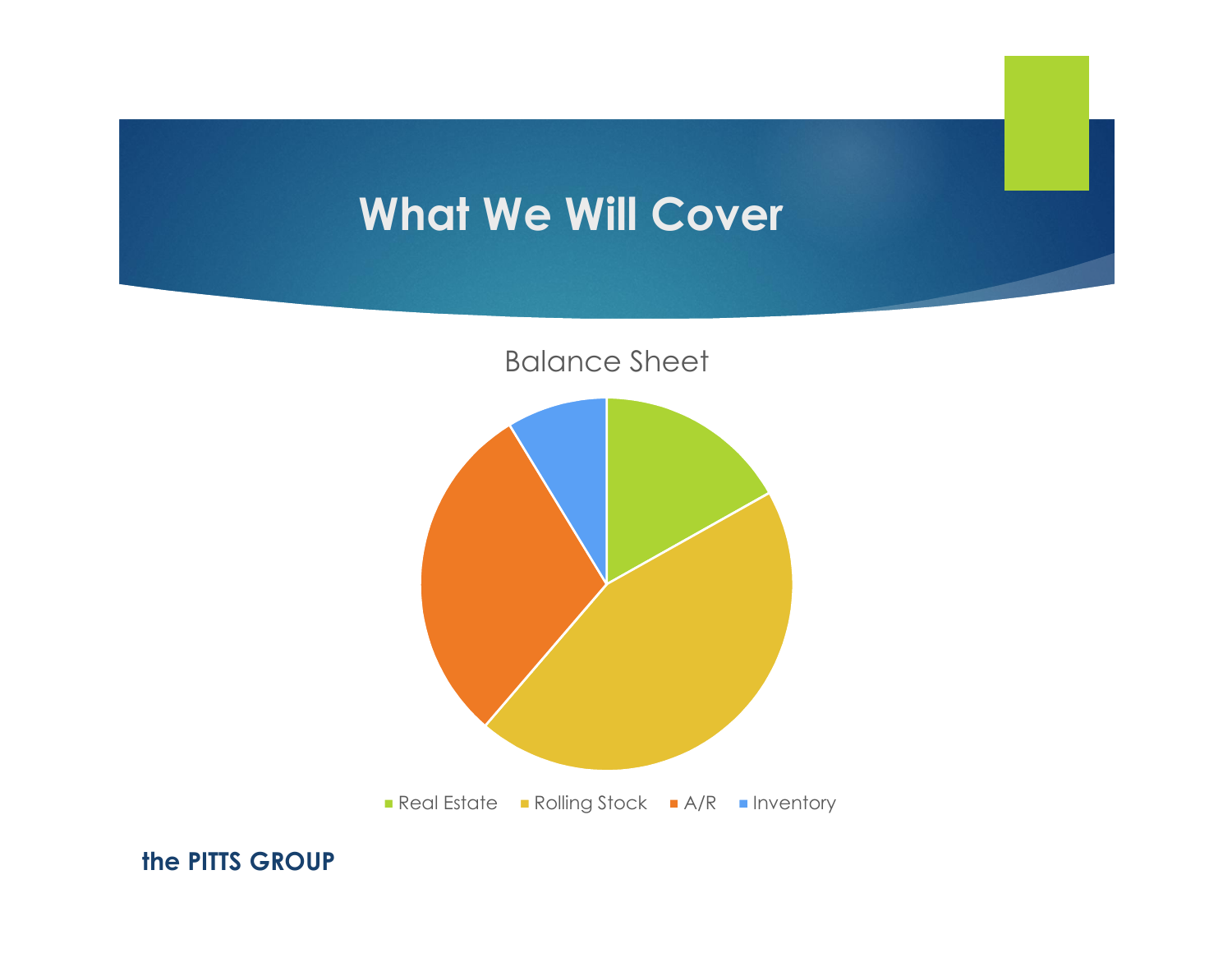### Pain Points of Unhealthy A/R

- **Cash Crunch Due to Slow Cash Conversion Cycle**
- **Reduced Profits**
- **Banking Pressures**
- Staff Fighting Fires
- **D** Owners Losing Sleep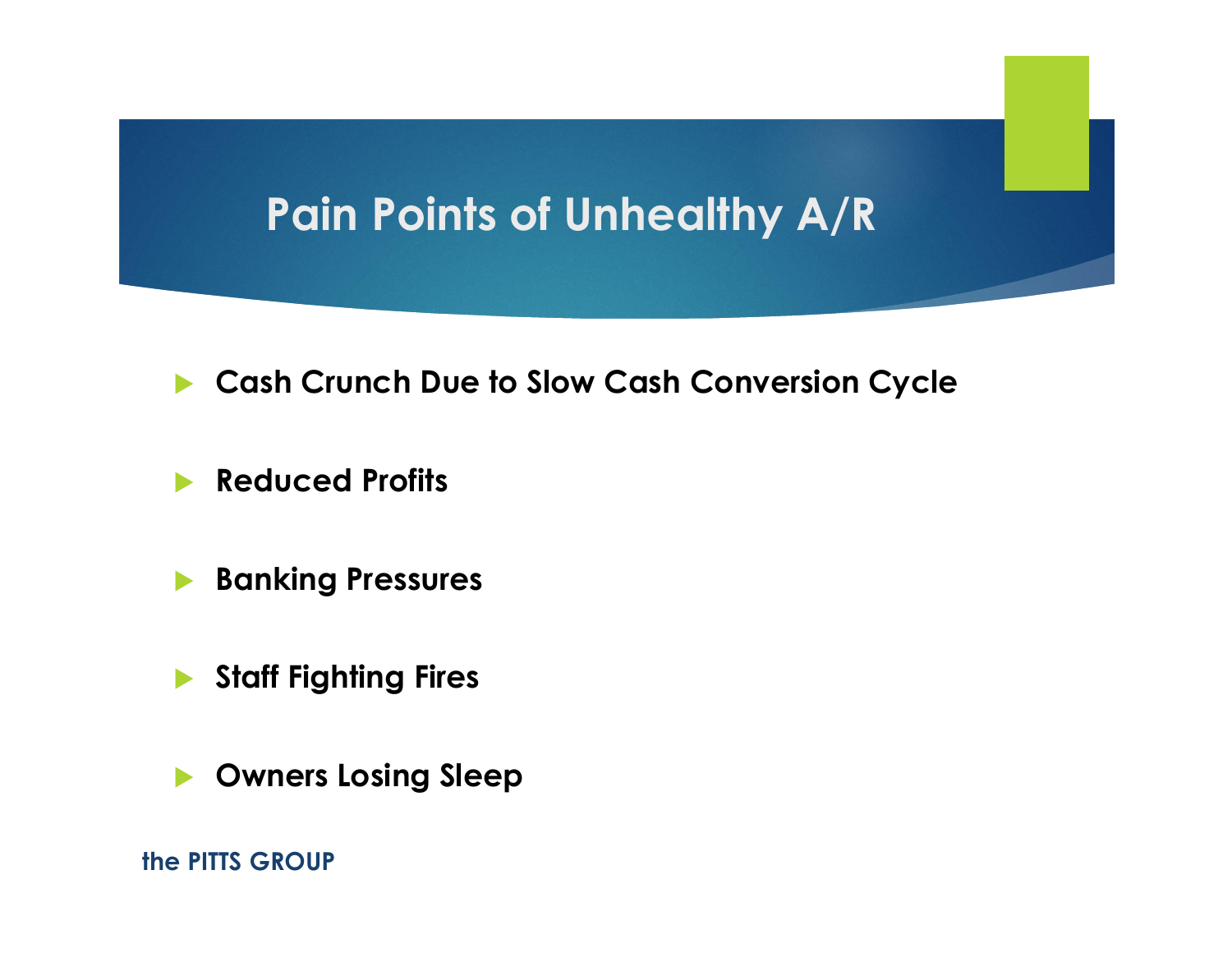| <b>ABC Petroleum</b><br><b>Accounts Receivable Aging Recap</b><br>Total A/R<br>$ 60+$<br>Current<br>$ 1 - 9 $<br>$10 - 29$<br>30 - 59<br>Date<br>4/30/2019<br>$$7,578,137$ \$6,544,897<br>\$142,638<br>\$636,299<br>\$14,319<br>\$239,983<br>2%<br>0.2%<br>% Current:<br>86%<br>8%<br>3% |  |  |  |  |  |  |  |
|------------------------------------------------------------------------------------------------------------------------------------------------------------------------------------------------------------------------------------------------------------------------------------------|--|--|--|--|--|--|--|
|                                                                                                                                                                                                                                                                                          |  |  |  |  |  |  |  |
|                                                                                                                                                                                                                                                                                          |  |  |  |  |  |  |  |
|                                                                                                                                                                                                                                                                                          |  |  |  |  |  |  |  |
|                                                                                                                                                                                                                                                                                          |  |  |  |  |  |  |  |
|                                                                                                                                                                                                                                                                                          |  |  |  |  |  |  |  |
|                                                                                                                                                                                                                                                                                          |  |  |  |  |  |  |  |
|                                                                                                                                                                                                                                                                                          |  |  |  |  |  |  |  |
|                                                                                                                                                                                                                                                                                          |  |  |  |  |  |  |  |
|                                                                                                                                                                                                                                                                                          |  |  |  |  |  |  |  |
|                                                                                                                                                                                                                                                                                          |  |  |  |  |  |  |  |
|                                                                                                                                                                                                                                                                                          |  |  |  |  |  |  |  |
|                                                                                                                                                                                                                                                                                          |  |  |  |  |  |  |  |
|                                                                                                                                                                                                                                                                                          |  |  |  |  |  |  |  |



Cash Controlled by Customers: \$1,033,240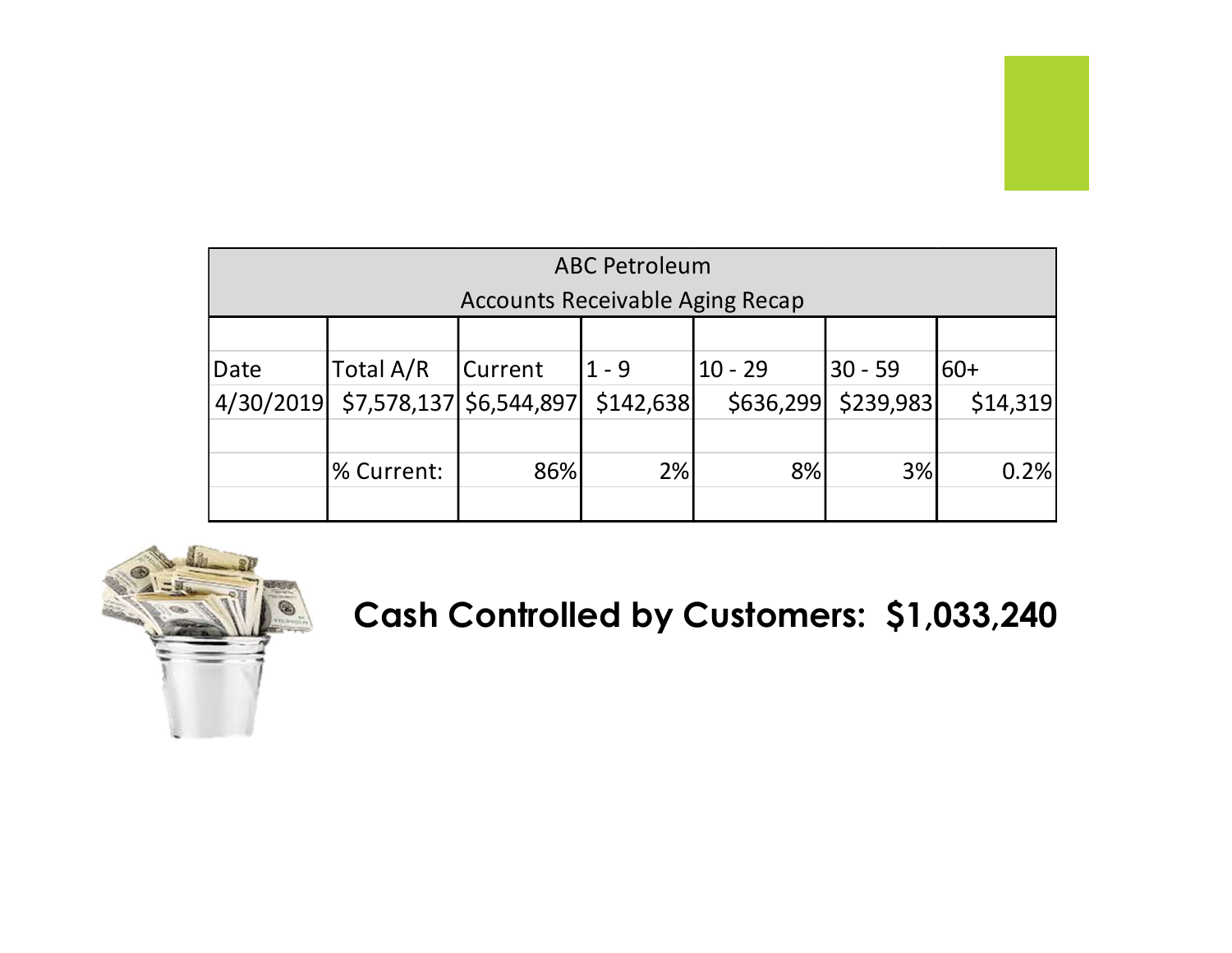### Symptoms of Low-Performing Credit **Department**

- Excessive Slow Pay
- Disorganization of Processes
- Credit Approval & Credit Limit Debates
- Staff Confusion on Risk Tolerance
- Sales vs. Credit
- Excessive Owner Involvement in Credit
- Collection Efforts Sporadic or Ineffective
- Excessive Bad Debt Write Offs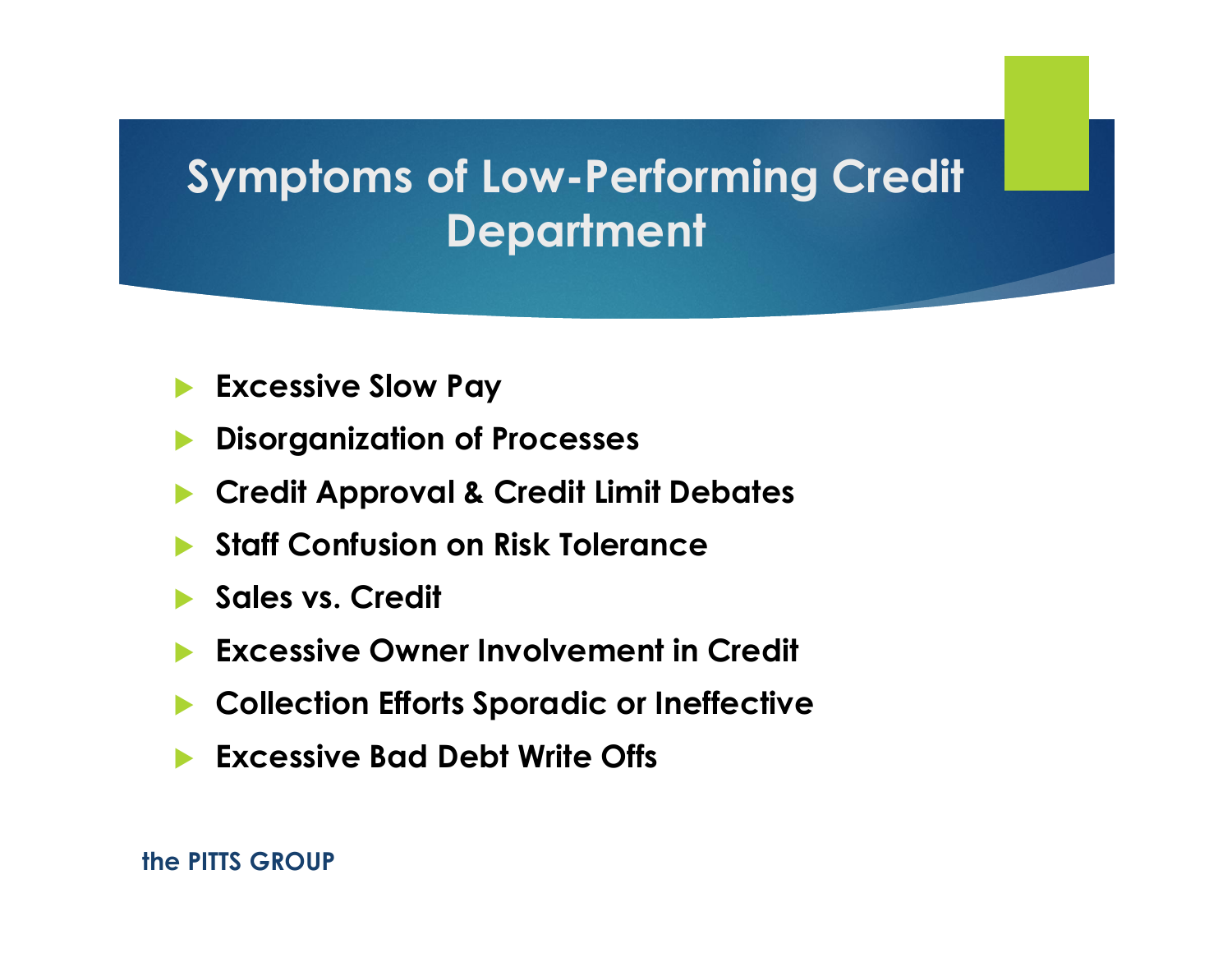

Blind Spots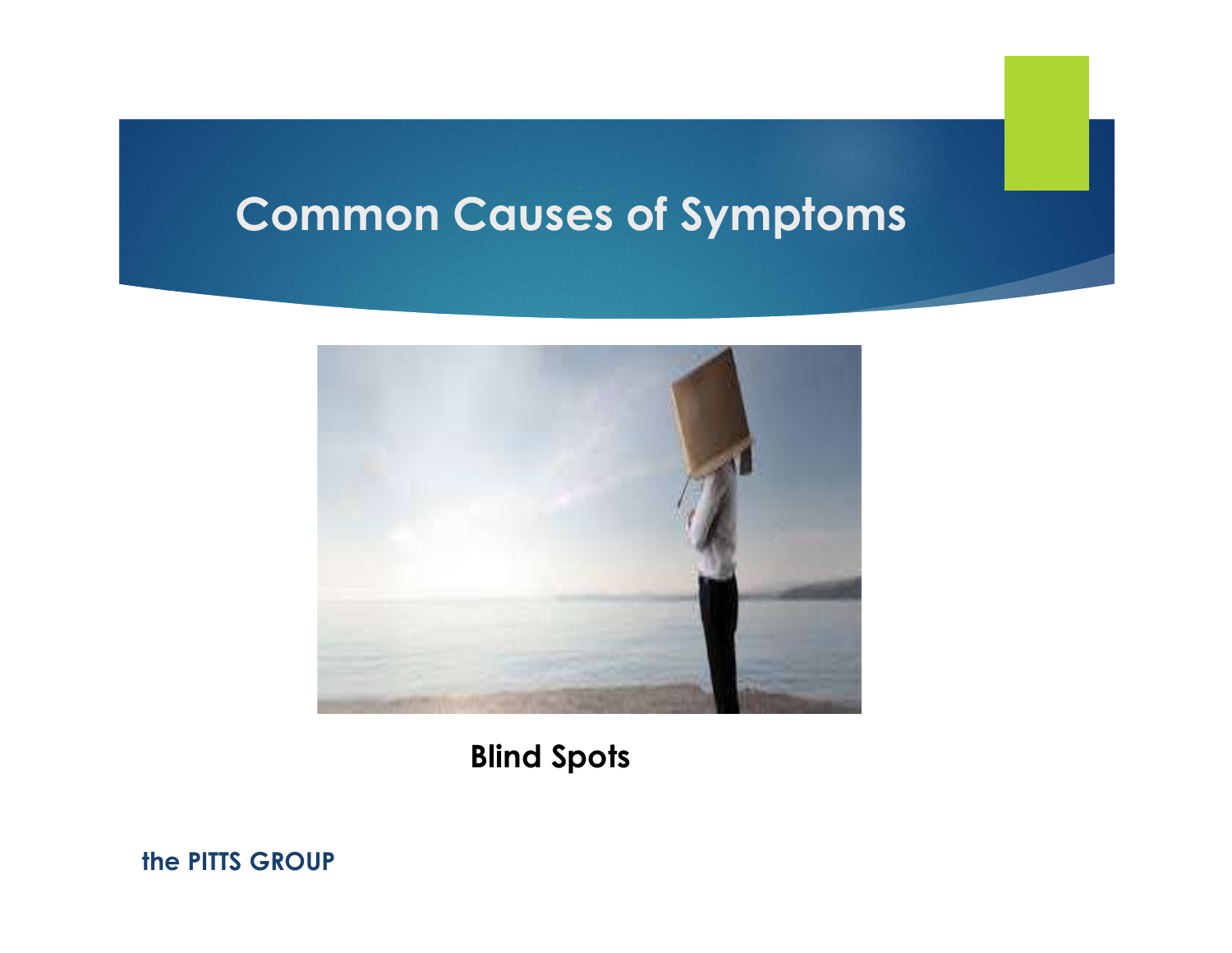

Antiquated Systems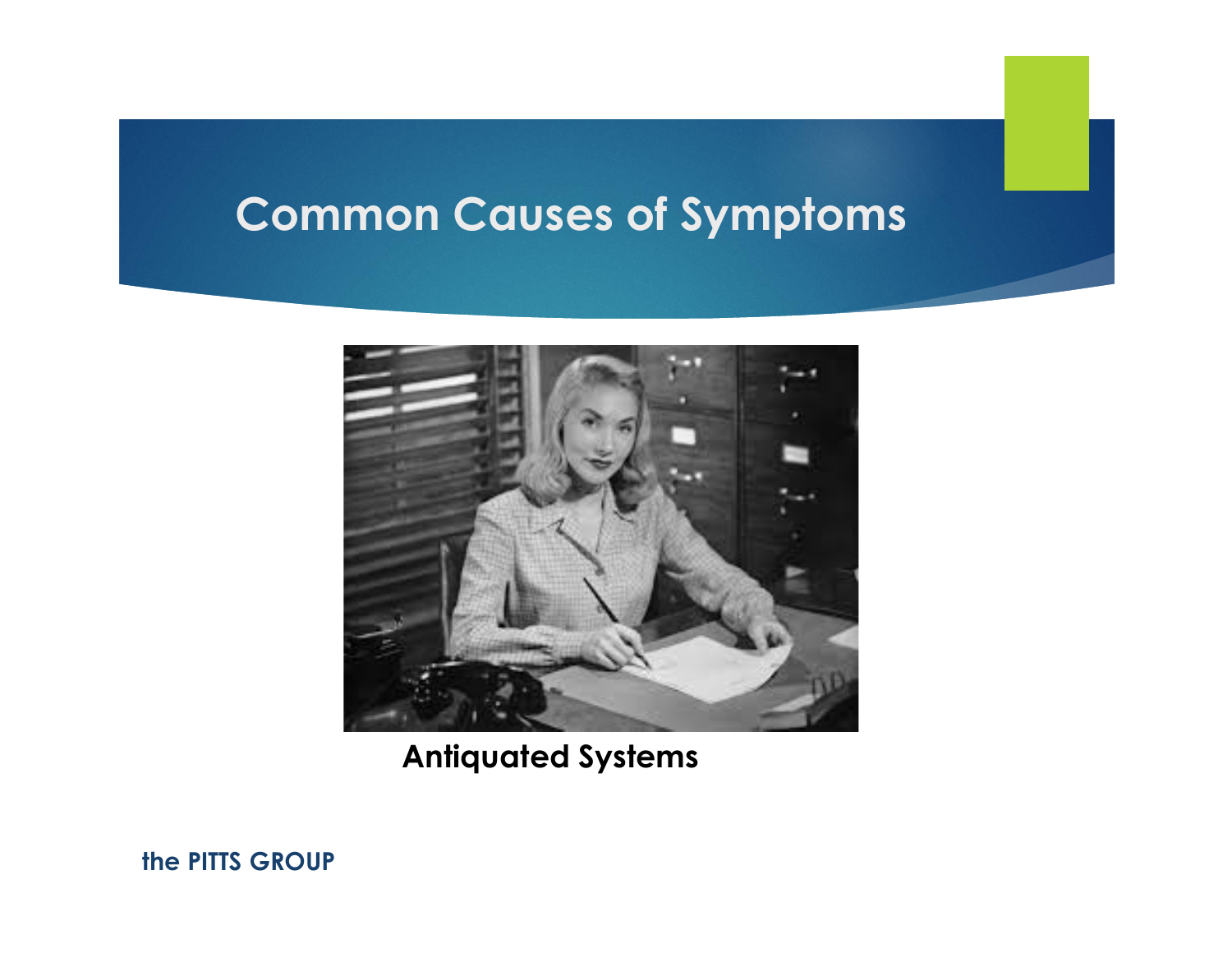

Ineffective Communication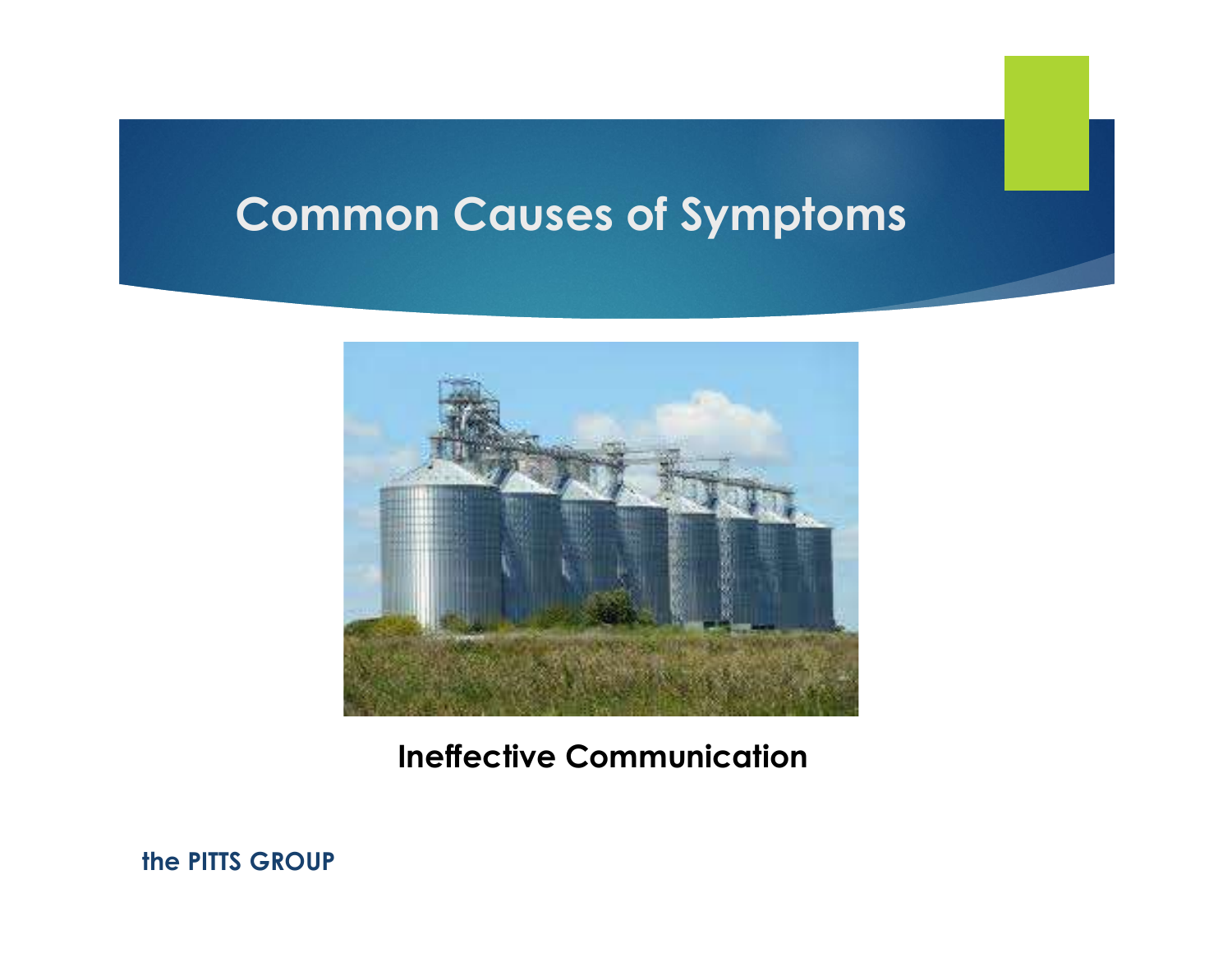

Lack of Staff Training & Support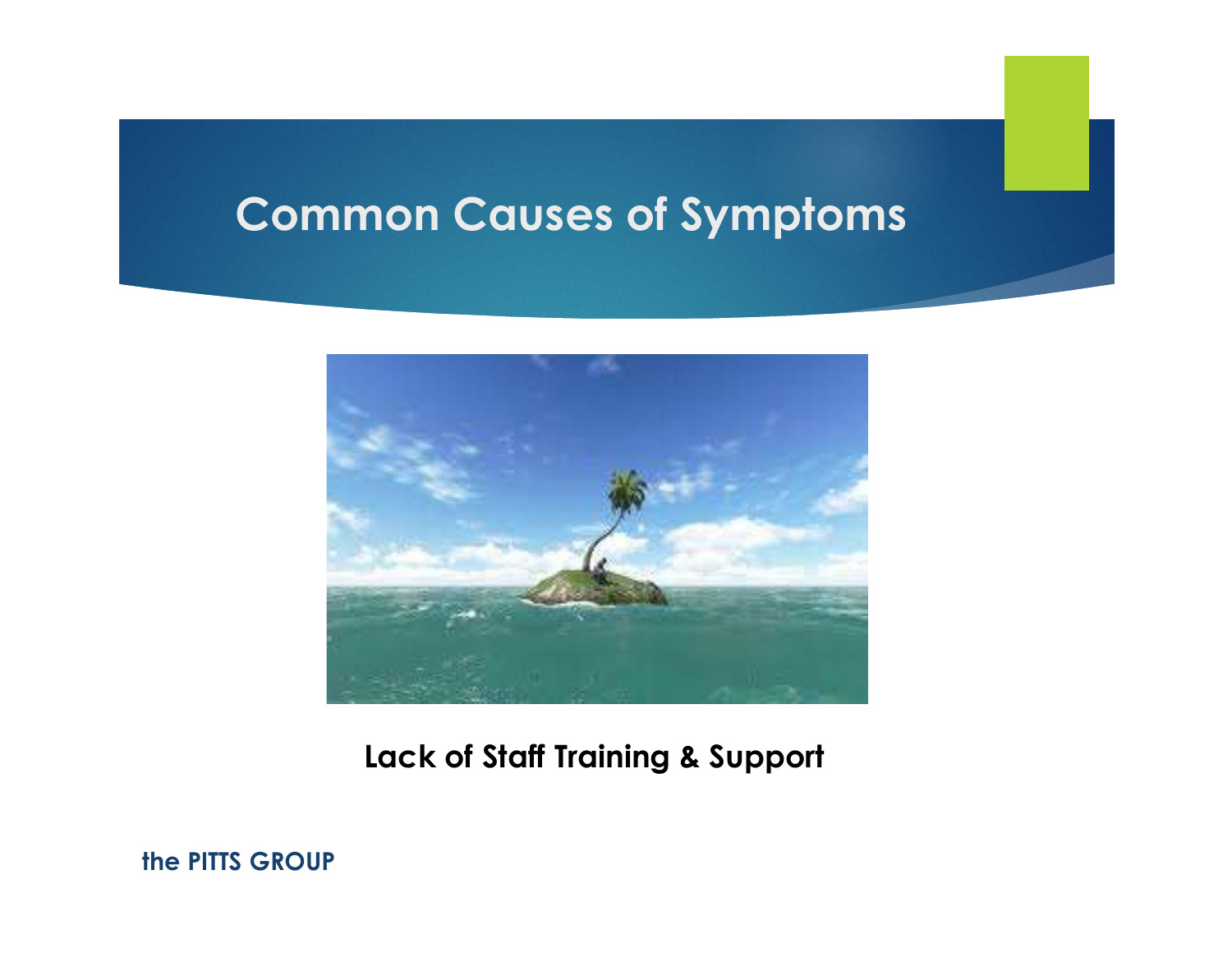

"The Way We've Always Done It"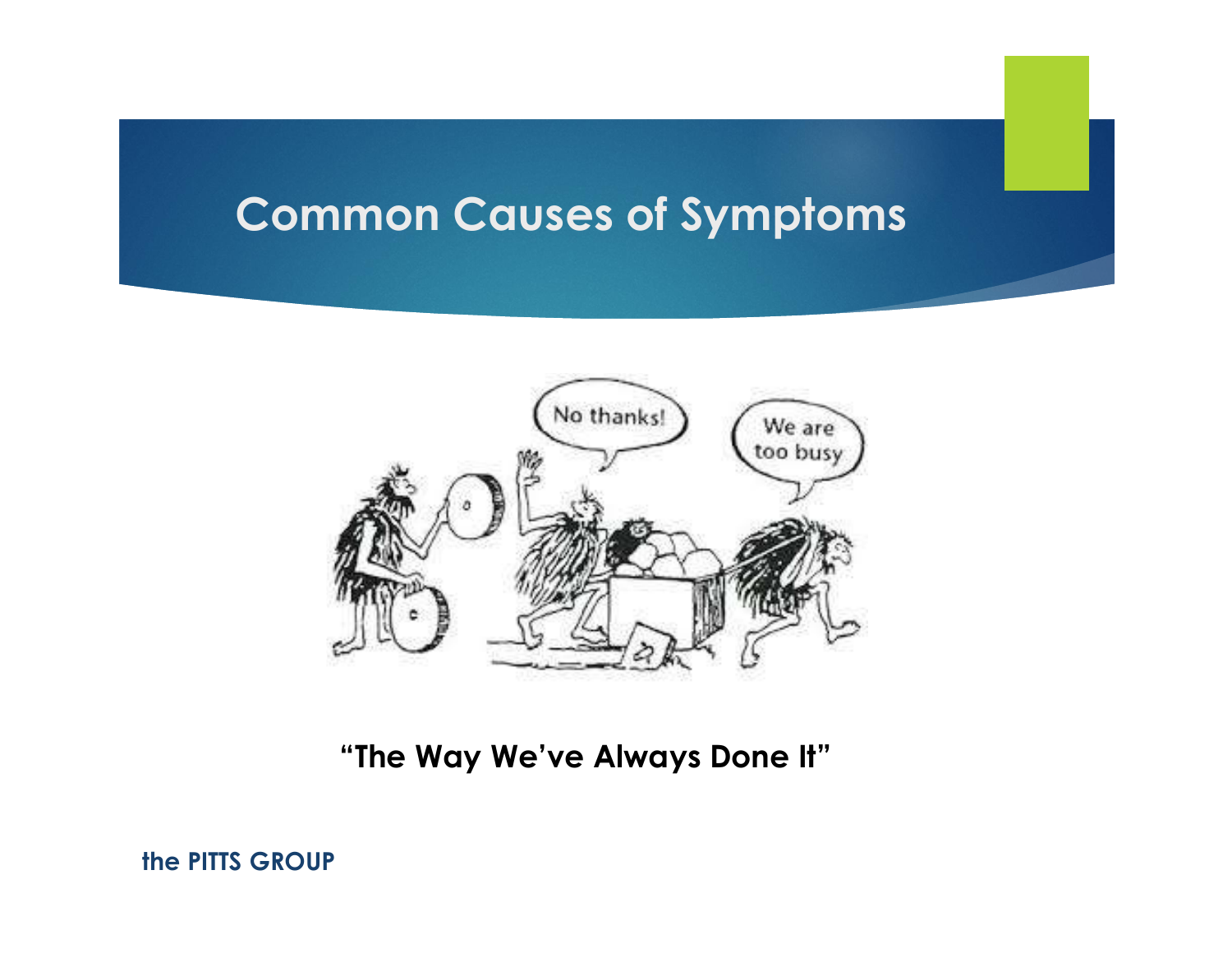# Executive Level Set Policy Making and Control

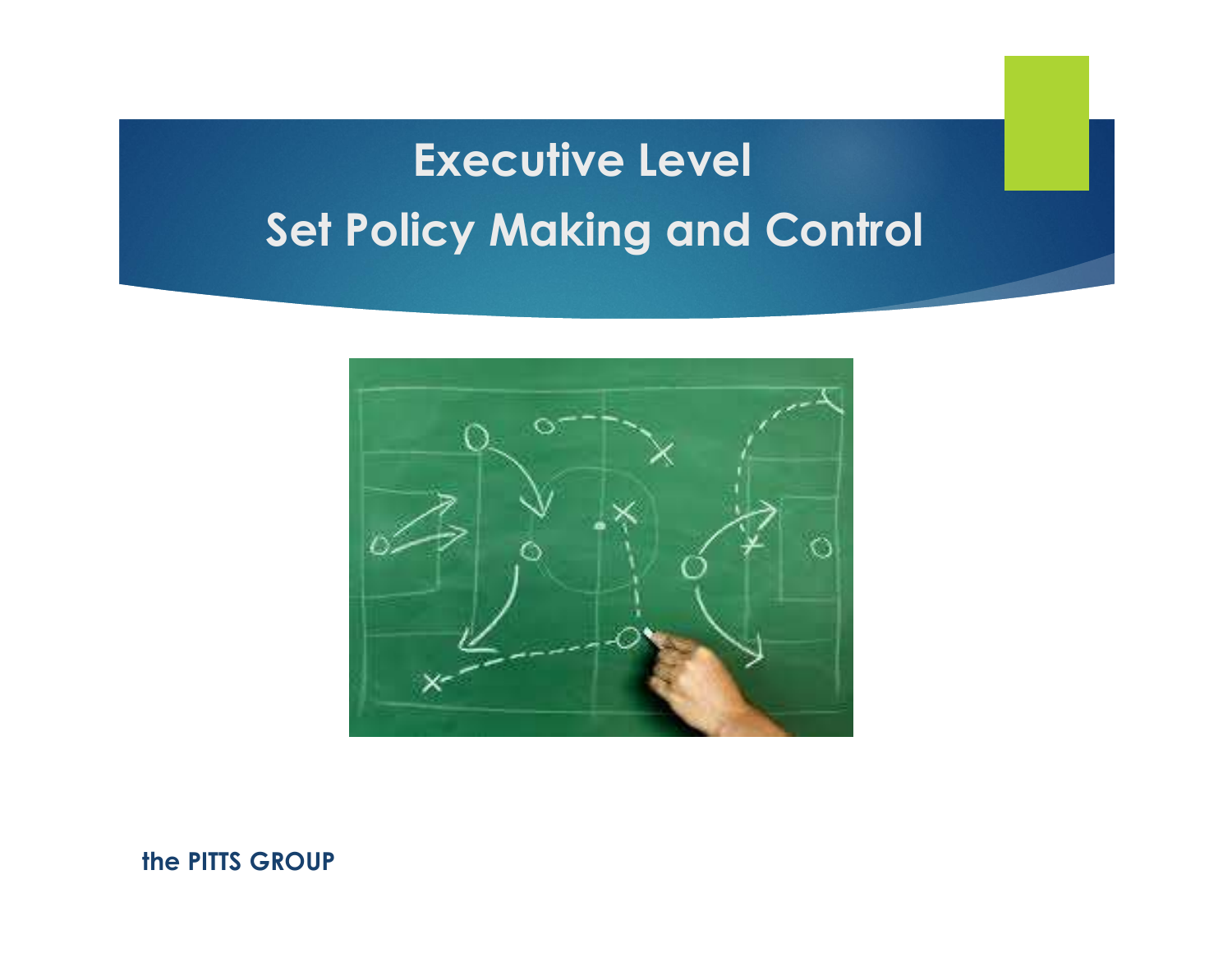### Day-to-Day Administration

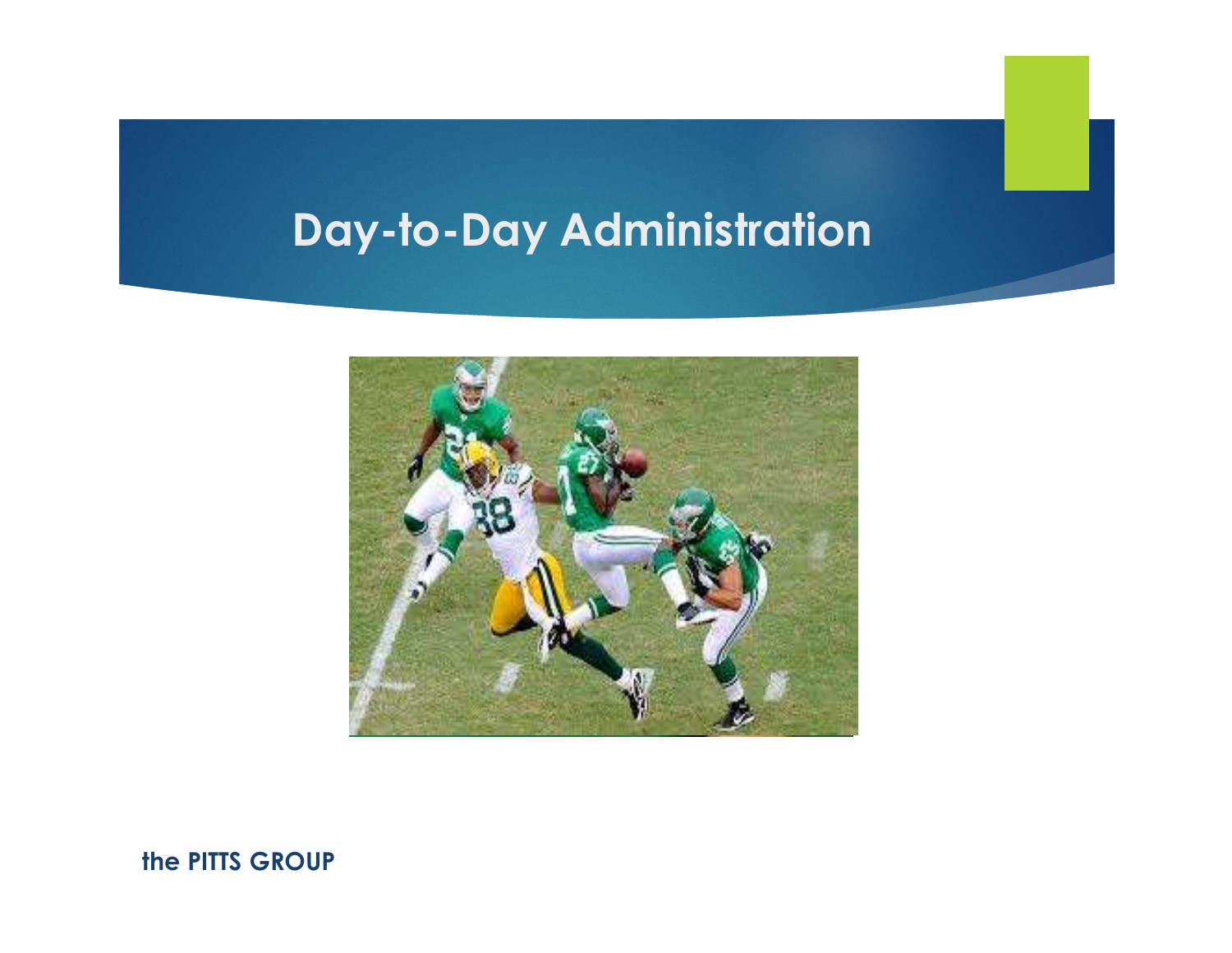### Solution: Credit Policy

Solution:<br>Credit Policy<br>Purpose – Company Goals – Department Setup –<br>Credit Committee Goals – Credit Application Process<br>Credit Request Approval Process – Credit Limits Solution:<br>Credit Policy<br>Purpose – Company Goals – Department Setup –<br>Credit Committee Goals – Credit Application Process<br>Credit Request Approval Process – Credit Limits<br>Credit Terms – Security – Customer Account Review – Solution:<br>Credit Policy<br>Purpose – Company Goals – Department Setup –<br>Credit Committee Goals – Credit Application Process<br>Credit Request Approval Process – Credit Limits<br>Credit Terms – Security – Customer Account Review –<br>P Solution:<br>Credit Policy<br>Purpose – Company Goals – Department Setup –<br>Credit Committee Goals – Credit Application Process<br>Credit Request Approval Process – Credit Limits<br>Credit Terms – Security – Customer Account Review –<br>P Solution:<br>
Credit Policy<br>
Purpose – Company Goals – Department Setup –<br>
Credit Committee Goals – Credit Application Process<br>
Credit Request Approval Process – Credit Limits<br>
Credit Terms – Security – Customer Account Revie Solution:<br>
Credit Policy<br>
Purpose – Company Goals – Department Setup –<br>
Credit Committee Goals – Credit Application Process<br>
Credit Request Approval Process – Credit Limits<br>
Credit Terms – Security – Customer Account Revie Credit Policy<br>Purpose – Company Goals – Department Setup –<br>Credit Committee Goals – Credit Application Process<br>Credit Request Approval Process – Credit Limits<br>Credit Terms – Security – Customer Account Review –<br>Past Due Co Purpose — Company Goals — Department Setup —<br>Credit Committee Goals — Credit Application Process<br>Credit Request Approval Process — Credit Limits<br>Credit Terms — Security — Customer Account Review —<br>Past Due Collection Proce Purpose – Company Goals – Department Setu<br>Credit Committee Goals – Credit Application |<br>Credit Request Approval Process – Credit Limi<br>Credit Terms – Security – Customer Account Re<br>Past Due Collection Procedures – Credit Ho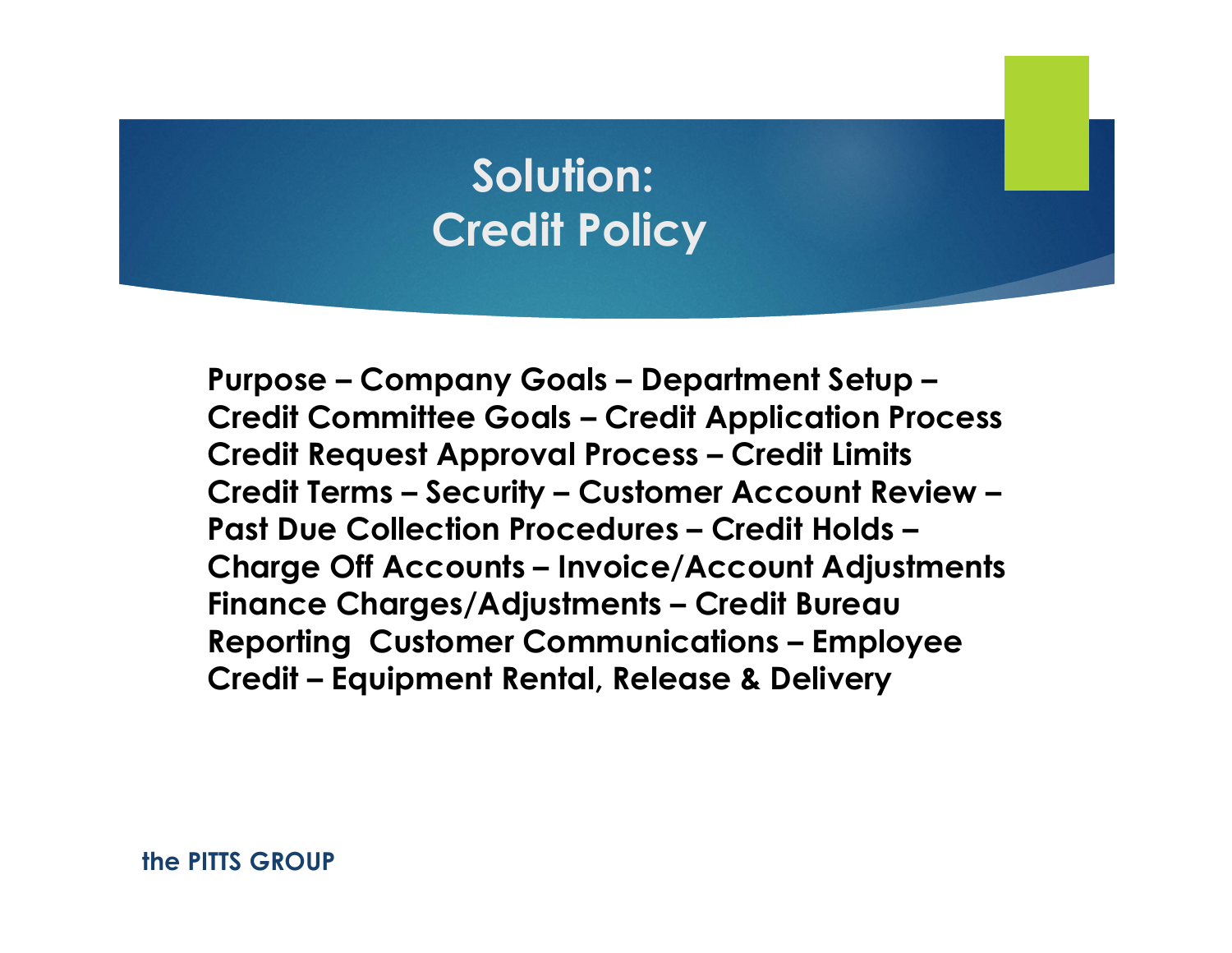### Best Practices

- Write/Update Company Credit Policy
- Identify and Fix Credit Department Bottlenecks
- Deploy Technology
- Require Consistent Reporting and Measurement
- ■<br>
Increase Credit Policy<br>
Increase Credit Department Bottlenecks<br>
■<br>
Increase Credit Department Toolbox outside<br>
Increase Credit Department Toolbox outside<br>
Increase Credit Department Toolbox outside<br>
Increase Cred resources and education, access to a peer network, proper use of collection agencies, investigative assistance and credit insurance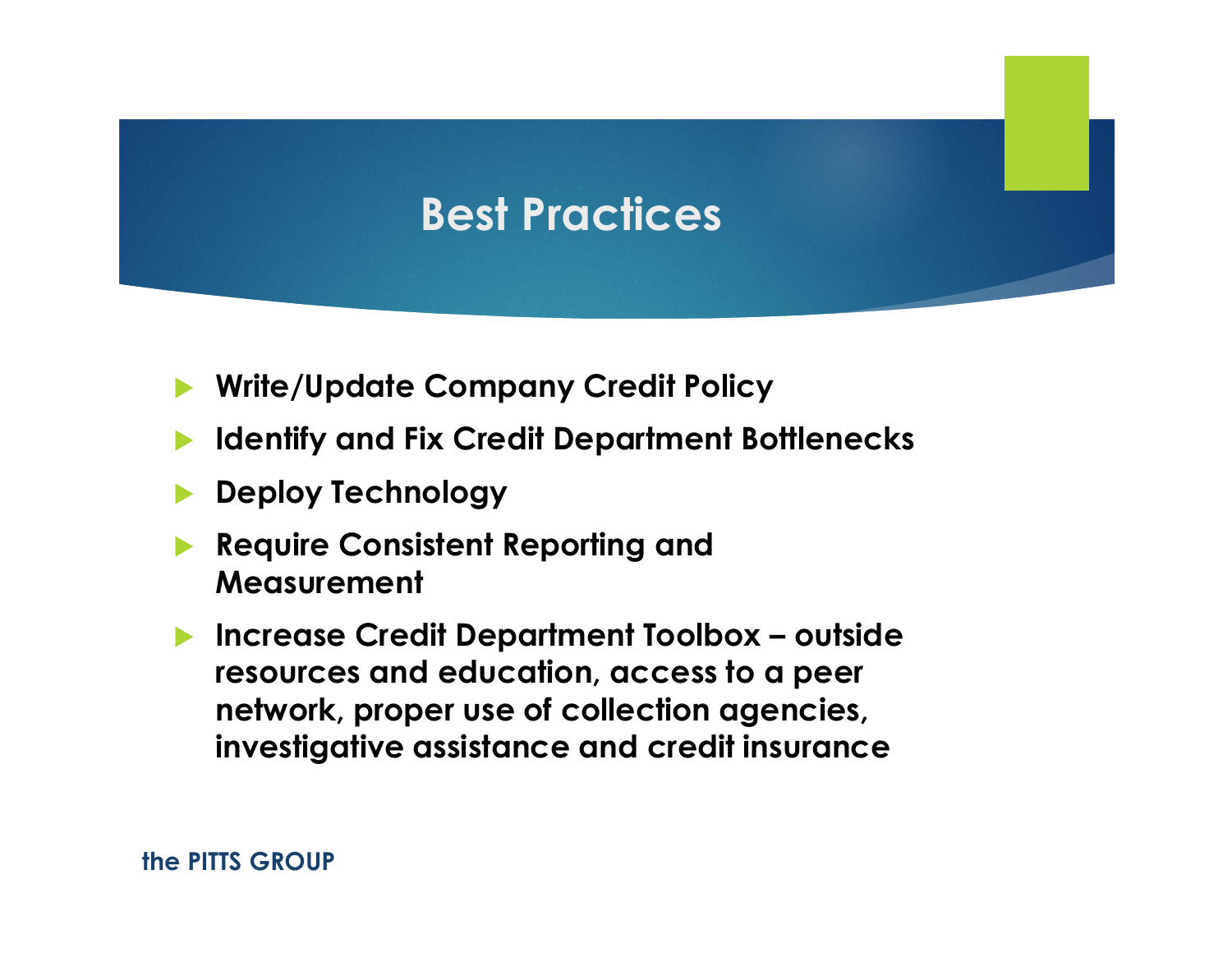### Best Practices

What's in the toolbox?

- ▶ Outside resources and education (NACM is a great resource)
- $\blacktriangleright$  Establish a peer network for best practices
- Collection agency for 3rd party collection help
- Investigative agency to track elusive customers and assets
- **Credit Insurance to help manage burden of risk** and profitable growth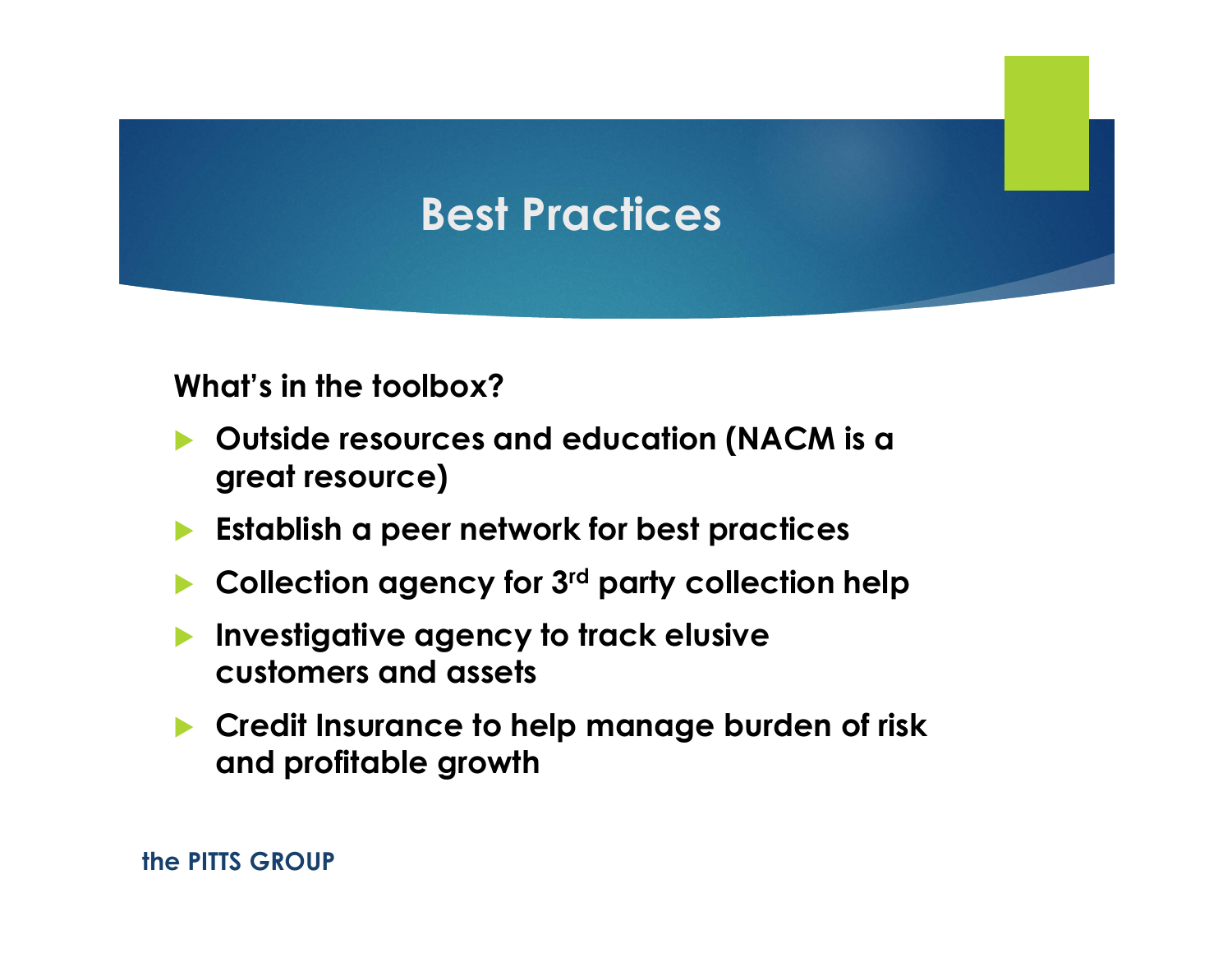## Final Thought

#### Arm your Employees with Knowledge & Information,

Good Tools, Put Stringent Credit Policies in Place with Clear Expectations

Then Step Back and Let

Them Do Their Job!